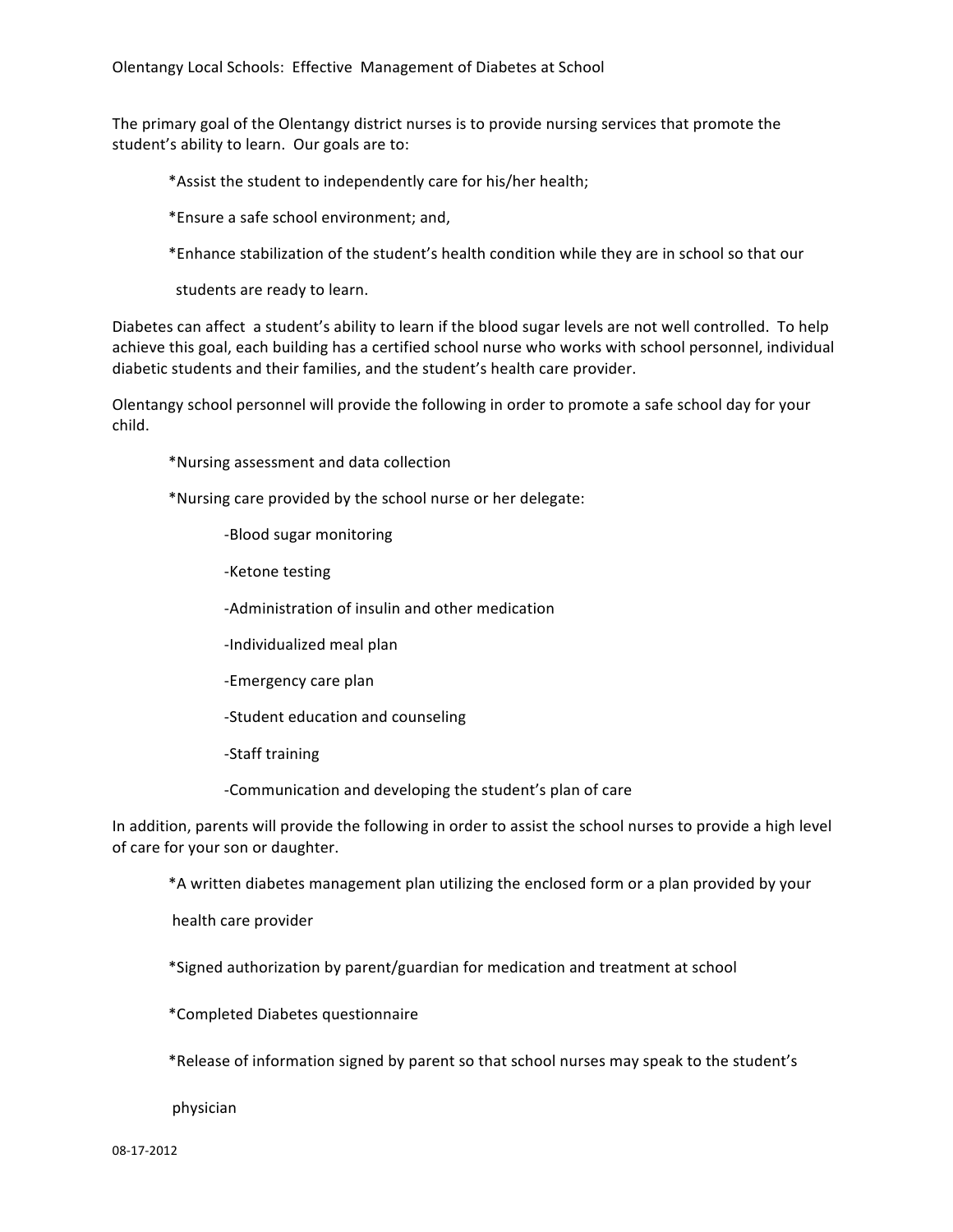\*Actions for Bus Driver to be given to child's bus driver by parent

\*All changes in student's diabetic management plan is to be received in a written format (per

e-mail or note from parent/guardian)

\*If the student is able to independently perform blood glucose monitoring and insulin

administration, the Health Service Mutual Agreement must be signed by the parent and

student indicating the student will be responsible and compliant with his/her diabetic care

while in school

In addition to the above, parents must provide adequate supplies, as listed in the student's diabetes management plan, to the building clinic:

\*snacks or glucose tablets to treat low blood sugar

\*Medications

\*Blood glucose meter, strips and supplies

\*Ketone testing strips and equipment

\*Glucagon

We are looking forward to helping your child with diabetes be successful in school. Please feel free to contact your building school nurse with any questions or concerns.

School Nurses

Pupil Services Supervisor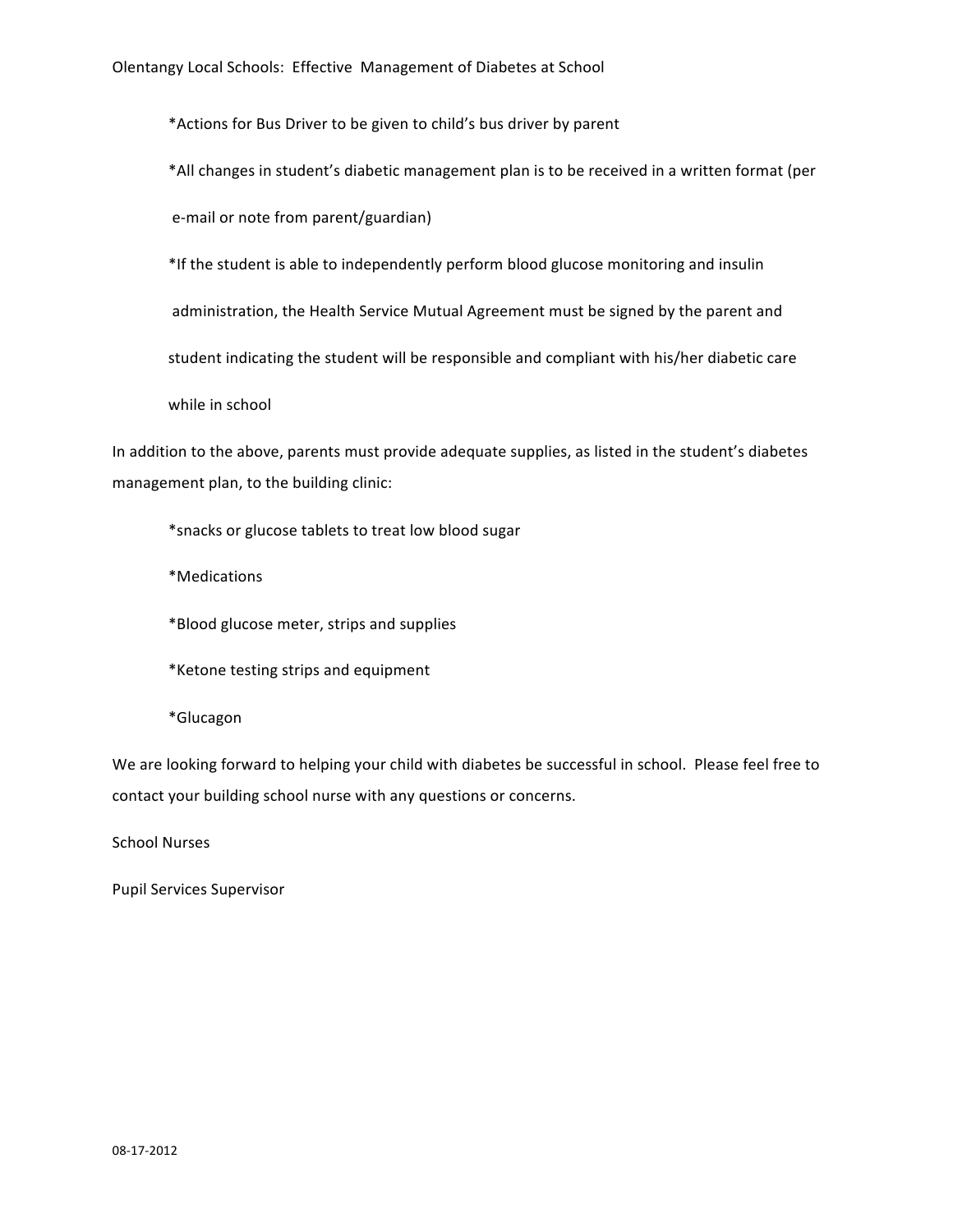

## **DIABETES EMERGENCY CARE PLAN**

| <b>MILD</b><br>Hunger<br><b>Dizziness</b><br>Irritable<br><b>Shakiness</b><br>Weak<br>Anxious                                                                                                                                                                                                                                                                                         | <b>SYMPTOMS*</b><br>Low Blood Glucose<br>Less than $\frac{1}{2}$<br><b>MODERATE</b><br>Sleepiness<br><b>Erratic Behavior</b><br>Confusion                                                                                                                                                                                                                                                                        | * Never send a child with<br>suspected low blood<br>glucose anywhere alone.<br><b>SEVERE</b><br>Unable to swallow<br>Combative<br><b>Unconscious</b> |  |  |
|---------------------------------------------------------------------------------------------------------------------------------------------------------------------------------------------------------------------------------------------------------------------------------------------------------------------------------------------------------------------------------------|------------------------------------------------------------------------------------------------------------------------------------------------------------------------------------------------------------------------------------------------------------------------------------------------------------------------------------------------------------------------------------------------------------------|------------------------------------------------------------------------------------------------------------------------------------------------------|--|--|
| Pallor<br>Drowsy<br>Crying<br>Headache<br>Sweating<br>Unable to concentrate<br>Other: _______________________                                                                                                                                                                                                                                                                         | Slurred speech<br>Poor condition<br><b>ACTION</b><br>· Treat symptoms as listed below<br>• Check Blood Glucose<br>. Notify School Nurse                                                                                                                                                                                                                                                                          | <b>Seizures</b>                                                                                                                                      |  |  |
| <b>MILD</b><br><b>Provide sugar source:</b><br>•3-4 glucose tabs<br>•4 oz. juice<br>•6 oz regular soda<br>•3 tsp glucose gel<br>Wait 10 to 15 minutes<br>□ Retest blood glucose. If less than<br>mg/dl repeat sugar source.<br>□ If blood glucose within target range: ____<br>mg/dl may return to class if feeling better.<br>□Communicate with School Nurse and<br>parent/guardian. | <b>MODERATE</b><br>□ Provide sugar source:<br>∙3-4 glucose tabs<br>•4 oz. juice<br>•6 oz regular soda<br>•3 tsp glucose gel<br>Wait 10 to 15 minutes<br>□ Retest blood glucose. If less than<br>mg/dl repeat sugar source.<br>□Provide snack if no meal for 1 hour.<br>□ If blood glucose within target range: ____<br>mg/dl may return to class if feeling better.<br>□Notify School Nurse and parent/guardian. | <b>SEVERE</b><br><b>Ocall 911</b><br>Give Glucagon, if ordered<br>□Position on side<br>Notify School Nurse and parent/guardian                       |  |  |
|                                                                                                                                                                                                                                                                                                                                                                                       |                                                                                                                                                                                                                                                                                                                                                                                                                  | School Nurse Signature: ______________________________Copy given to: _______________________________                                                 |  |  |
| Date:                                                                                                                                                                                                                                                                                                                                                                                 |                                                                                                                                                                                                                                                                                                                                                                                                                  |                                                                                                                                                      |  |  |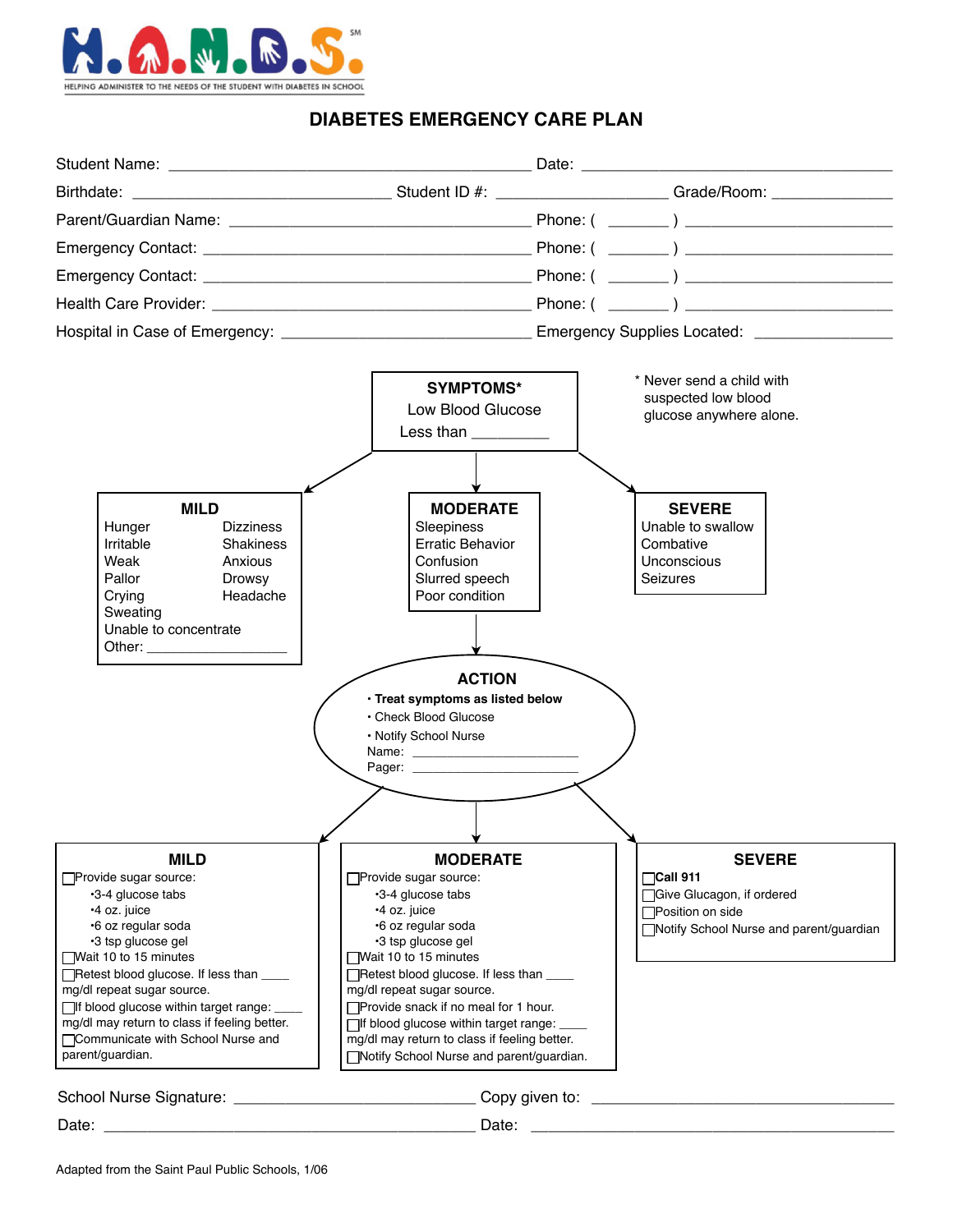

|                                                                                                                                                                             |                                                                                 | <b>DIABETES</b>               |                                                                                                         |                      |
|-----------------------------------------------------------------------------------------------------------------------------------------------------------------------------|---------------------------------------------------------------------------------|-------------------------------|---------------------------------------------------------------------------------------------------------|----------------------|
|                                                                                                                                                                             |                                                                                 |                               |                                                                                                         | <b>QUESTIONNAIRE</b> |
| Please complete and return to the School Nurse.<br>The following information is helpful in determining any special needs.                                                   |                                                                                 |                               |                                                                                                         |                      |
|                                                                                                                                                                             |                                                                                 |                               |                                                                                                         |                      |
| Person to contact:                                                                                                                                                          | Relationship:                                                                   | Work Phone:                   |                                                                                                         | Home Phone:          |
| 2.<br><u> 2000 - Jan James James Jan James James James James James James James James James James James James James James Ja</u>                                             |                                                                                 |                               | the contract of the contract of the contract of                                                         |                      |
| Preferred Communication method:   Phone                                                                                                                                     | $\Box$ Written<br>$\Box$ In Person                                              |                               |                                                                                                         |                      |
| Health Care Provider:                                                                                                                                                       | Clinic:                                                                         |                               | Phone:                                                                                                  |                      |
| Hospital:                                                                                                                                                                   | Phone:                                                                          |                               |                                                                                                         |                      |
|                                                                                                                                                                             |                                                                                 |                               |                                                                                                         |                      |
| Does this student wear a medical alert bracelet/necklace?                                                                                                                   |                                                                                 | ∣ Yes                         | l No<br>$\mathsf{L}$                                                                                    |                      |
| Will this student need routine snacks at school?<br>(Snacks will need to be provided by the family.)<br>What would you like done about birthday treats and/or party snacks? |                                                                                 | $\Box$ A.M.                   | $ $ P.M.                                                                                                | as needed            |
| Should this student's blood sugar be tested at school?                                                                                                                      |                                                                                 | $\Box$ Yes                    | l INo                                                                                                   |                      |
| What time should this student's blood sugar be monitored?<br>(Authorization by a health care provider is required.)                                                         |                                                                                 | $\Box$ A.M.                   | $\Box$ P.M.                                                                                             | as needed            |
| Does this student know how to test his/her own blood sugar?                                                                                                                 |                                                                                 |                               | No                                                                                                      |                      |
| Will this student need to test his/her urine for ketones at school?                                                                                                         |                                                                                 | Yes                           | $\Box$ No                                                                                               |                      |
| Will this student need to test his/her blood for ketones at school?                                                                                                         |                                                                                 | $\Box$ Yes                    | No                                                                                                      |                      |
| What blood sugar level is considered low for this student?                                                                                                                  | below                                                                           |                               |                                                                                                         |                      |
| How often does this student typically experience low blood sugar?                                                                                                           |                                                                                 | $\Box$ Daily<br>$\vert$ Other | Weekly                                                                                                  | Monthly              |
| This student (blood sugar) typically experiences low blood sugar :                                                                                                          |                                                                                 |                               |                                                                                                         |                      |
| $\exists$ mid A.M.<br>before lunch                                                                                                                                          | afternoon                                                                       | after exercise                | other                                                                                                   |                      |
| Please check your student's usual signs/symptoms of low blood sugar.<br>hunger or "butterfly feeling"<br>shaky/trembling<br>dizzy<br>sweaty                                 | irritable<br>weak/drowsy<br>inappropriate crying or laughing<br>severe headache |                               | difficulty with speech<br>difficulty with coordination<br>confused/disoriented<br>loss of consciousness |                      |
| rapid heartbeat<br>$\Box$ pale                                                                                                                                              | impaired vision<br>anxious                                                      |                               | seizure activity<br>other                                                                               |                      |
| Does he/she recognize these signs/symptoms?                                                                                                                                 | $\Box$ No<br> Yes                                                               |                               |                                                                                                         |                      |
| In the past year, how often has this student been treated for severe low blood sugar?                                                                                       |                                                                                 |                               |                                                                                                         |                      |
| In a health care provider's office $\square$                                                                                                                                | In the emergency room $\Box$                                                    |                               | Overnight in the hospital $\Box$                                                                        |                      |
| In the past year, how often has this student been treated for severe high blood sugar or diabetic ketoacidosis?                                                             |                                                                                 |                               |                                                                                                         |                      |
| In a health care provider's office $\Box$<br>In the emergency room $\Box$                                                                                                   |                                                                                 |                               | Overnight in the hospital                                                                               |                      |

Adapted from the Minneapolis Healthy Learners Board Asthma Initiative and the Saint Paul Public Schools Asthma Management for Students Program, 1/06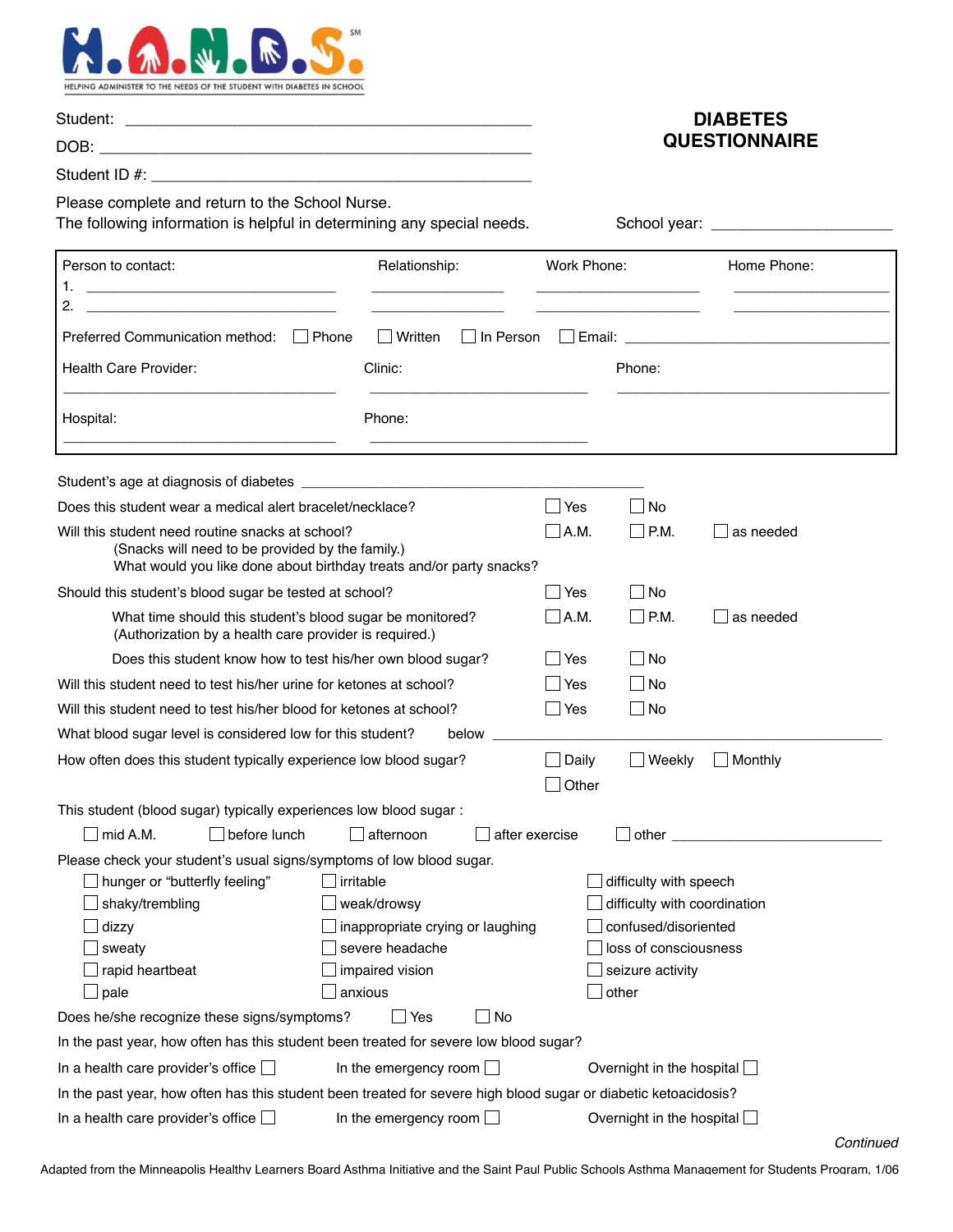

## **DIABETES QUESTIONNAIRE (cont.)**

What do you usually do to treat low blood sugar at home? Please be specific and state exact amount of food, beverage, glucagon, etc. (All must be provided by the family if needed at school.)

Please indicate your child's level for the following:

| Picks/pokes blood glucose site                                                                                                                                                                                                                                                                                                                                                                                                                  | Does alone  | Does with help Done by adult |                                | Comments                           |                                         |
|-------------------------------------------------------------------------------------------------------------------------------------------------------------------------------------------------------------------------------------------------------------------------------------------------------------------------------------------------------------------------------------------------------------------------------------------------|-------------|------------------------------|--------------------------------|------------------------------------|-----------------------------------------|
|                                                                                                                                                                                                                                                                                                                                                                                                                                                 |             |                              |                                |                                    |                                         |
| Reads meter and records                                                                                                                                                                                                                                                                                                                                                                                                                         |             |                              |                                |                                    |                                         |
| Counts carbs for meals/snack                                                                                                                                                                                                                                                                                                                                                                                                                    |             |                              |                                |                                    |                                         |
| Can interpret sliding scale                                                                                                                                                                                                                                                                                                                                                                                                                     |             |                              |                                |                                    |                                         |
| Selects insulin injection site                                                                                                                                                                                                                                                                                                                                                                                                                  |             |                              |                                |                                    |                                         |
| Measures insulin                                                                                                                                                                                                                                                                                                                                                                                                                                |             |                              |                                |                                    |                                         |
| Administers insulin                                                                                                                                                                                                                                                                                                                                                                                                                             |             |                              |                                |                                    |                                         |
| <b>Measures ketones</b>                                                                                                                                                                                                                                                                                                                                                                                                                         |             |                              |                                |                                    |                                         |
| Pump skills                                                                                                                                                                                                                                                                                                                                                                                                                                     |             |                              |                                |                                    |                                         |
| Medication taken on a regular basis:<br>Name                                                                                                                                                                                                                                                                                                                                                                                                    |             | By (mouth, injection, etc.)  | Dose                           |                                    | Time of Day                             |
| Insulin taken on a regular basis:<br>Name                                                                                                                                                                                                                                                                                                                                                                                                       | <b>Type</b> |                              | Units                          | Time of Day                        | Delivery Method<br>(Pen, syringe, pump) |
| Does your child use an insulin to carbohydrate ratio for insulin adjustments?<br>Does your child use an insulin to adjustment for high or low blood sugar?<br>As needed medication:                                                                                                                                                                                                                                                             |             |                              | $Yes: \Box$<br>$Yes: \Box$     | No: $\Box$<br>No: $\Box$<br>Ratio: |                                         |
| Name                                                                                                                                                                                                                                                                                                                                                                                                                                            |             | By (mouth, injection, etc.)  | Dose                           |                                    | Time of Day                             |
|                                                                                                                                                                                                                                                                                                                                                                                                                                                 |             |                              |                                |                                    |                                         |
| If a medication is to be given at school, a medication authorization form must be completed yearly. A prescribing health professional<br>may authorize self-administration of medication if the student is capable. The medication must be in the original labeled container.<br>When you get the prescription filled, please ask the pharmacist to put it into two containers so the student will have one for school<br>and one for home use. |             |                              |                                |                                    |                                         |
|                                                                                                                                                                                                                                                                                                                                                                                                                                                 |             |                              |                                |                                    |                                         |
| In an acute emergency, the student will be transported by paramedics to the hospital. Transportation in a non-acute situation is the<br>responsibility of the parent/guardian. Any charges incurred are the responsibility of the parent/guardian.                                                                                                                                                                                              |             |                              |                                |                                    |                                         |
| What action do you want school personnel to take if this student does not respond to treatment/medication?<br>Has this student received education related to diabetes mellitus?                                                                                                                                                                                                                                                                 |             |                              | $\Box$ by health care provider |                                    | at support group                        |
|                                                                                                                                                                                                                                                                                                                                                                                                                                                 |             |                              |                                |                                    |                                         |
|                                                                                                                                                                                                                                                                                                                                                                                                                                                 |             |                              |                                |                                    |                                         |
| Name                                                                                                                                                                                                                                                                                                                                                                                                                                            |             |                              |                                | Relationship to Student            | Date                                    |
| Please add anything else that you would like school personnel to know about this student's diabetes (or related conditions).<br>Information was provided by<br>I authorize reciprocal release of information related to diabetes mellitus between the school nurse and the health care provider.                                                                                                                                                |             |                              |                                |                                    |                                         |
| Parent/Guardian Signature                                                                                                                                                                                                                                                                                                                                                                                                                       |             |                              |                                | Date                               |                                         |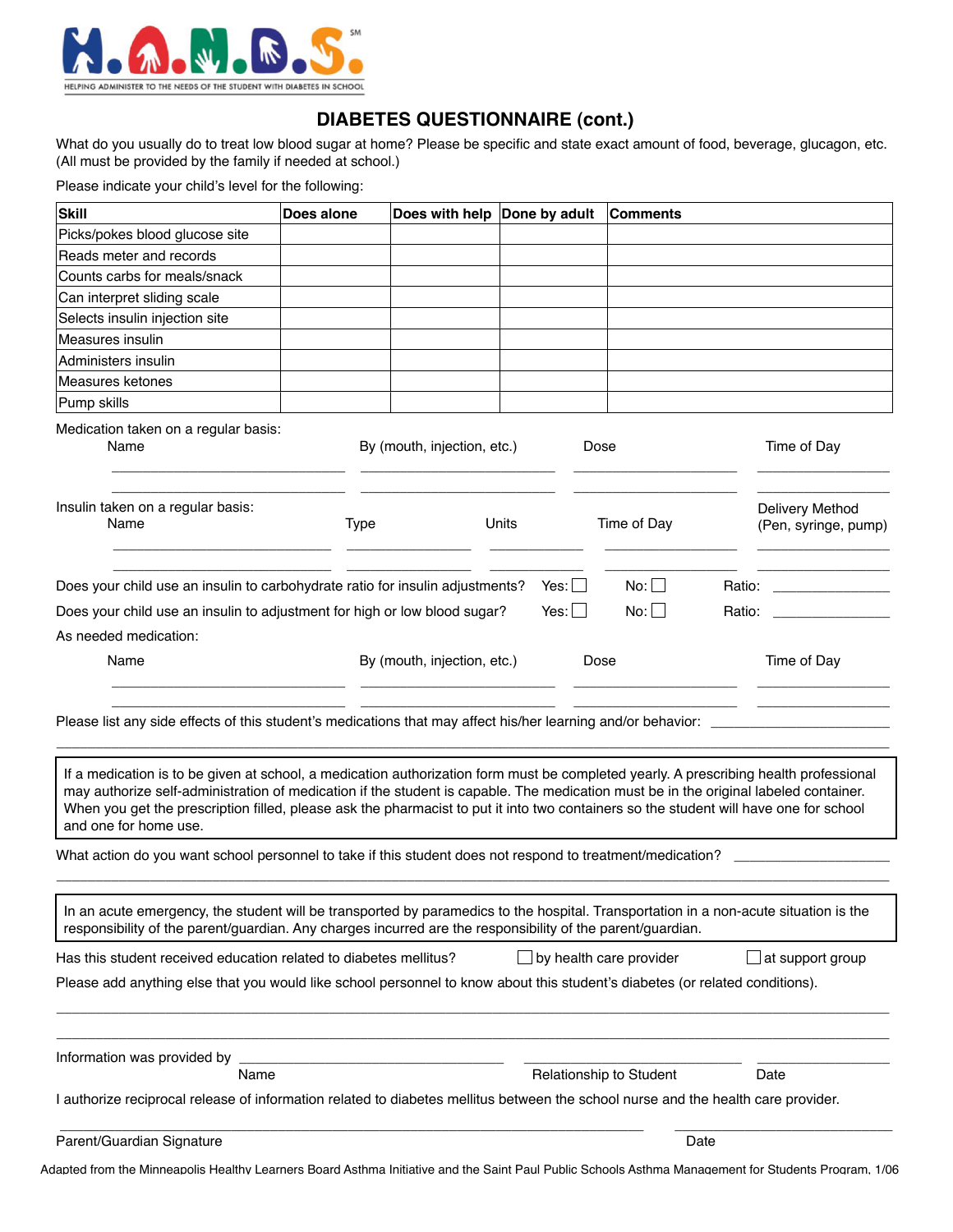

# **DIABETES MEDICAL MANAGEMENT PLAN FOR SCHOOL**

|                            | Type of Diabetes: $\Box$ Type 1 $\Box$ Type 2 $\Box$ Pre-Diabetes<br>Other: | <u> 1980 - Jan Barnett, fransk politik (d. 1980)</u>                                                       |  |  |
|----------------------------|-----------------------------------------------------------------------------|------------------------------------------------------------------------------------------------------------|--|--|
|                            |                                                                             | <b>Blood Glucose Monitoring</b>                                                                            |  |  |
| Meter type:                |                                                                             | □ Blood glucose target range: _____________ mg/dl                                                          |  |  |
|                            |                                                                             |                                                                                                            |  |  |
| For suspected hypoglycemia |                                                                             | $\Box$ At student's discretion excluding suspected hypoglycemia                                            |  |  |
|                            | Only at student's discretion                                                | $\Box$ No blood glucose testing at school                                                                  |  |  |
|                            | Permission to test independently $\Box$ Supervision of testing/results      |                                                                                                            |  |  |
|                            | Student will need assistance with testing and blood glucose management.     |                                                                                                            |  |  |
|                            | Test blood glucose 10 to 20 minutes before boarding bus.                    |                                                                                                            |  |  |
|                            |                                                                             |                                                                                                            |  |  |
|                            |                                                                             | <b>Diabetes Medication</b>                                                                                 |  |  |
|                            |                                                                             |                                                                                                            |  |  |
|                            |                                                                             |                                                                                                            |  |  |
|                            | Insulin at school: $\Box$ Humalog $\Box$ Novolog $\Box$ Lantus              |                                                                                                            |  |  |
|                            | Insulin delivery device: $\Box$ Syringe and vial $\Box$ Insulin pen         | $\Box$ Insulin pump                                                                                        |  |  |
|                            |                                                                             |                                                                                                            |  |  |
|                            |                                                                             |                                                                                                            |  |  |
|                            |                                                                             | Meal bolus: _________________ units of insulin per _____________ grams of carbohydrate.                    |  |  |
|                            |                                                                             | Correction for blood glucose: __________ units of insulin for every ________ md/dl above __________ mg/dl. |  |  |
|                            |                                                                             | (Correction bolus can be given with meals or every 3 hours if blood glucose levels are high)               |  |  |
|                            | <b>Blood Glucose Value (mg/dl)</b>                                          | <b>Units of Insulin</b>                                                                                    |  |  |
|                            | Less than 100                                                               |                                                                                                            |  |  |
|                            | 100-150                                                                     |                                                                                                            |  |  |
|                            | 151-200                                                                     |                                                                                                            |  |  |
|                            | 201-250<br>251-300                                                          |                                                                                                            |  |  |
|                            | 301-350                                                                     |                                                                                                            |  |  |
|                            | 352-400                                                                     |                                                                                                            |  |  |
|                            | More than 400                                                               |                                                                                                            |  |  |
|                            |                                                                             | Note: Insulin dose is a total of meal bolus and correction bolus.                                          |  |  |
|                            | Parent may adjust insulin doses as needed.                                  | Student may self manage.                                                                                   |  |  |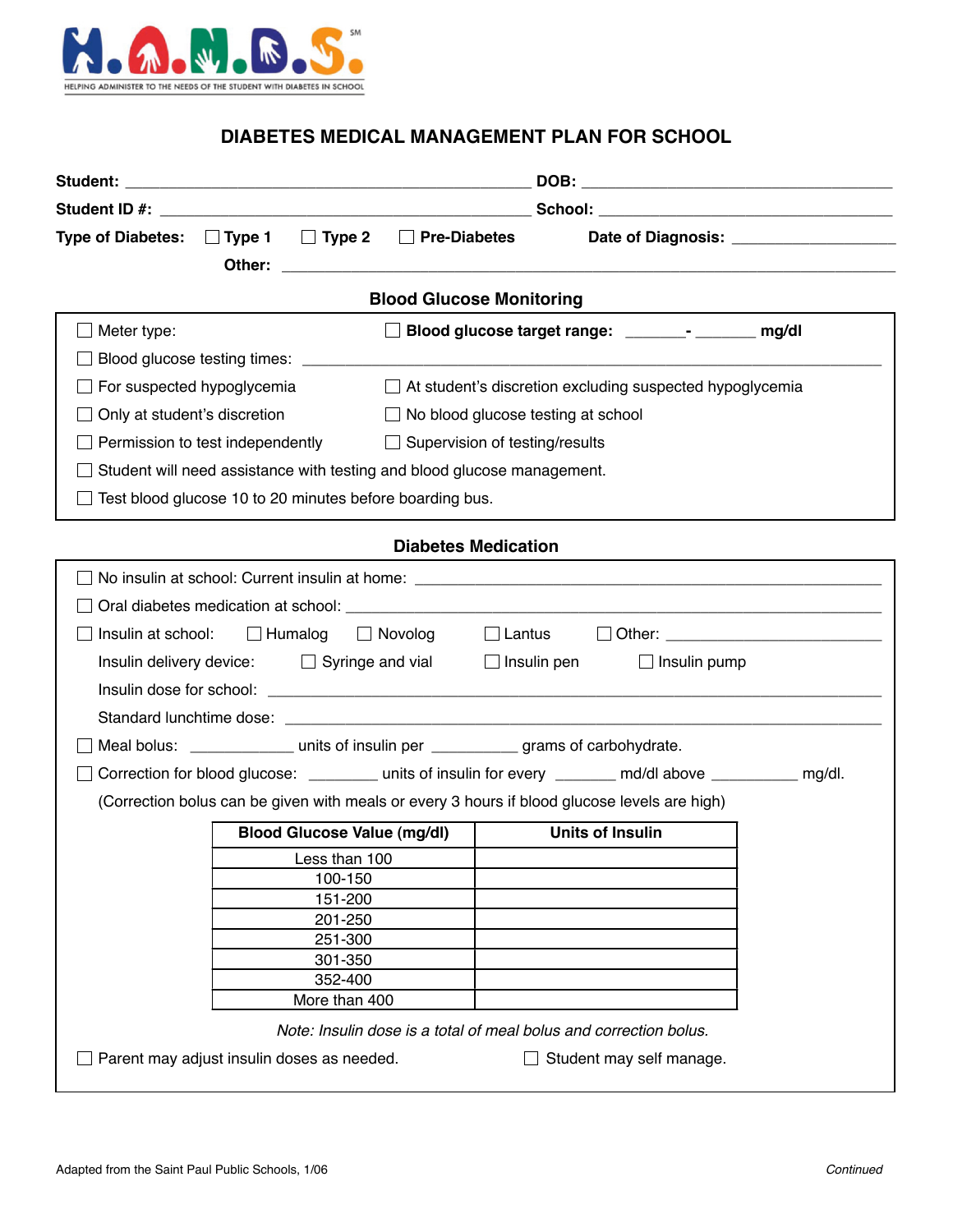

## **DIABETES MEDICAL MANAGEMENT PLAN FOR SCHOOL (cont.)**

| <b>Meal Plan</b>                                                                  |                                                                                                                                    |                         |     |  |  |
|-----------------------------------------------------------------------------------|------------------------------------------------------------------------------------------------------------------------------------|-------------------------|-----|--|--|
|                                                                                   | 1 carbohydrate choice = _________________Grams of carbohydrate                                                                     |                         |     |  |  |
| Meal plan prescribed (see below)<br>$\Box$ Meal plan variable                     |                                                                                                                                    |                         |     |  |  |
|                                                                                   |                                                                                                                                    |                         |     |  |  |
|                                                                                   |                                                                                                                                    |                         |     |  |  |
|                                                                                   |                                                                                                                                    |                         |     |  |  |
| Afternoon Snack Time: ________________________# of carb choices = _______________ |                                                                                                                                    |                         |     |  |  |
|                                                                                   |                                                                                                                                    |                         |     |  |  |
|                                                                                   |                                                                                                                                    |                         |     |  |  |
|                                                                                   |                                                                                                                                    |                         |     |  |  |
| Extra food allowed:                                                               | $\Box$ Parent/guardian's discretion                                                                                                | Student's discretion    |     |  |  |
|                                                                                   | Hypoglycemia                                                                                                                       |                         |     |  |  |
|                                                                                   | Low Blood Glucose < _______________ mg/dl                                                                                          |                         |     |  |  |
| Self treatment of mild lows                                                       |                                                                                                                                    | Assistance for all lows |     |  |  |
|                                                                                   | Immediately treat with 15 gm of fast-acting carbohydrate (e.g.; 4 oz juice, 3-4 glucose tabs, 4 oz regular pop, 8 oz of skim milk) |                         |     |  |  |
|                                                                                   | Recheck blood glucose in 15 minutes and repeat 15 gm of carbohydrate if blood glucose remains low.                                 |                         |     |  |  |
|                                                                                   | If more than 1 hour until next meal or snack student should have another 15 gm of carbohydrate.                                    |                         |     |  |  |
|                                                                                   | If child will be participating in additional exercise or activity before the next meal, provide an additional carbohydrate choice. |                         |     |  |  |
|                                                                                   | If student is using an insulin pump, suspend pump until blood glucose is back in goal range.                                       |                         |     |  |  |
|                                                                                   | Severe Hypoglycemia                                                                                                                |                         |     |  |  |
|                                                                                   | If the child is unconscious or having seizures due to low blood glucose immediately administer injection of:                       |                         |     |  |  |
|                                                                                   | Glucagon ____________________ mg (glucagon emergency kit)                                                                          |                         |     |  |  |
|                                                                                   | · Immediately after administering the Glucagon, turn the child onto their side. Vomiting is a common side effect of Glucagon.      |                         |     |  |  |
| • Notify parent and EMS per protocol.                                             |                                                                                                                                    |                         |     |  |  |
|                                                                                   | Hyperglycemia                                                                                                                      |                         |     |  |  |
|                                                                                   |                                                                                                                                    |                         |     |  |  |
|                                                                                   | Check ketones when blood glucose > ______________ mg/dl or student is sick.                                                        |                         |     |  |  |
| Use correction scale insulin orders when blood glucose is ____________<br>mg/dl.  |                                                                                                                                    |                         |     |  |  |
| Unlimited bathroom pass.                                                          |                                                                                                                                    |                         |     |  |  |
|                                                                                   |                                                                                                                                    |                         |     |  |  |
|                                                                                   | If student is using an insulin pump, follow DKA prevention protocol.                                                               |                         |     |  |  |
|                                                                                   | <b>Special Occasions</b>                                                                                                           |                         |     |  |  |
|                                                                                   | Arrange for appropriate monitoring and access to supplies on all field trips.                                                      |                         |     |  |  |
|                                                                                   |                                                                                                                                    |                         |     |  |  |
| Signature of Physician/Licensed Prescriber                                        |                                                                                                                                    | Date                    |     |  |  |
| Print name of Physican/Licensed Prescriber                                        |                                                                                                                                    |                         |     |  |  |
| <b>Clinic Address</b>                                                             |                                                                                                                                    | Phone                   | Fax |  |  |
| Returned to:                                                                      |                                                                                                                                    |                         |     |  |  |
| RN, School Nurse                                                                  |                                                                                                                                    | Phone                   | Fax |  |  |
|                                                                                   |                                                                                                                                    |                         |     |  |  |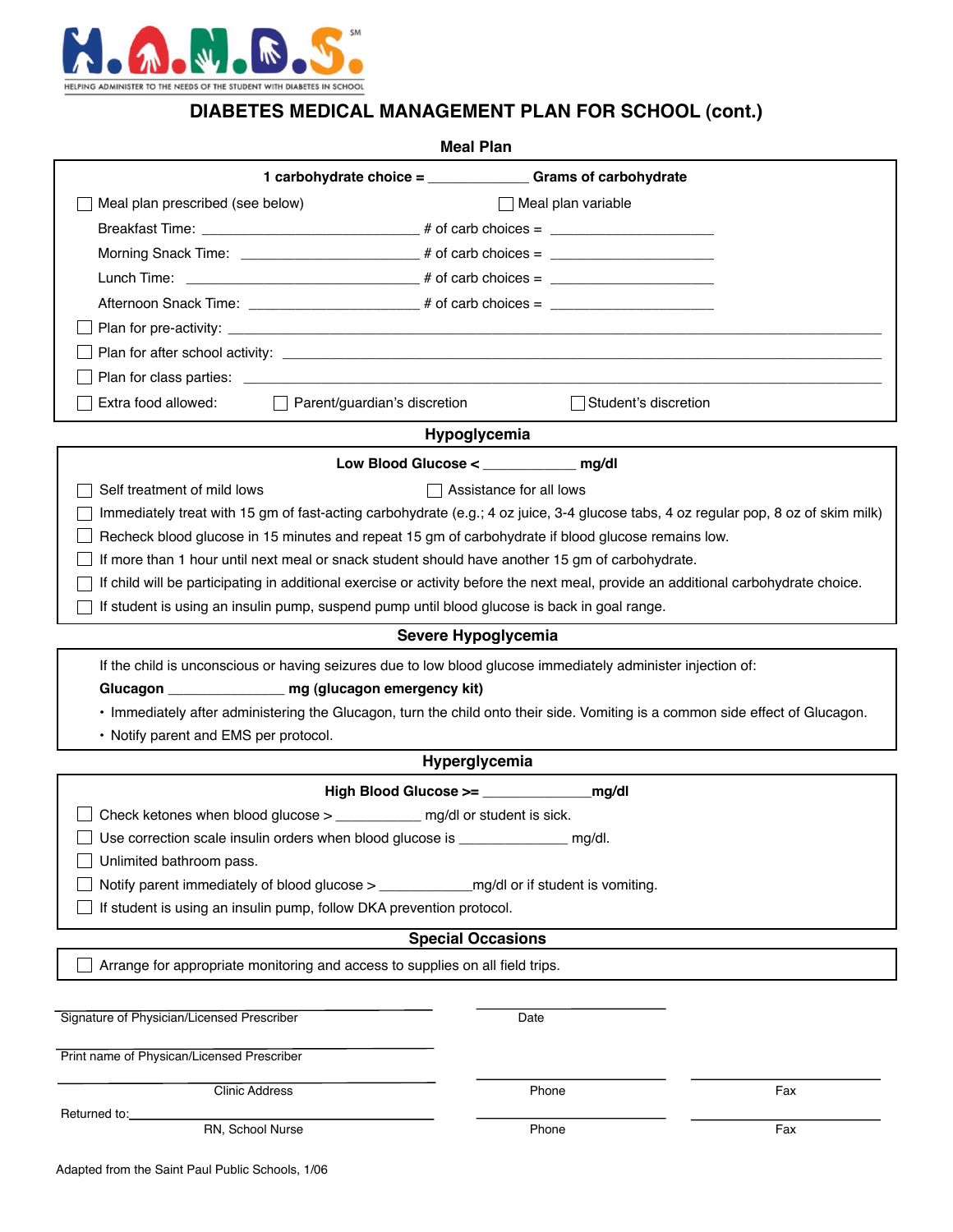

#### **ACTIONS FOR THE BUS DRIVER**

At the beginning of the school year, identify students on the bus who have diabetes.

Obtain a copy of the pertinent components of the student's Individual School Healthcare Plan (IHP) and keep it on the bus in a known, yet secure place.

Understand and be aware that hypoglycemia can occur at the end of the school day or at the beginning of the day if the student has not eaten breakfast.

Recognize that a student's behavior could be a symptom of blood glucose changes.

Be prepared to recognize the signs and symptoms of hypoglycemia and hyperglycemia, and take initial actions in accordance with the student's IHP, including knowing when and how to contact the school nurse, trained personnel, and/or emergency medical services.

Keep supplies to treat low blood glucose on the bus or be aware of where the student normally keeps his or her supplies, in accordance with the IHP.

-Treat the student with diabetes the same as other students, except to respond to medical needs.

-Allow the student to eat snacks on the bus.

-Provide input to the student's school diabetes team when requested.

-Communicate with the school nurse and/or school diabetes team regarding any concerns about the student.

Provide a written plan for the substitute bus driver that communicates the daily, as well as emergency, needs of the student.

Respect the student's right to confidentiality and privacy.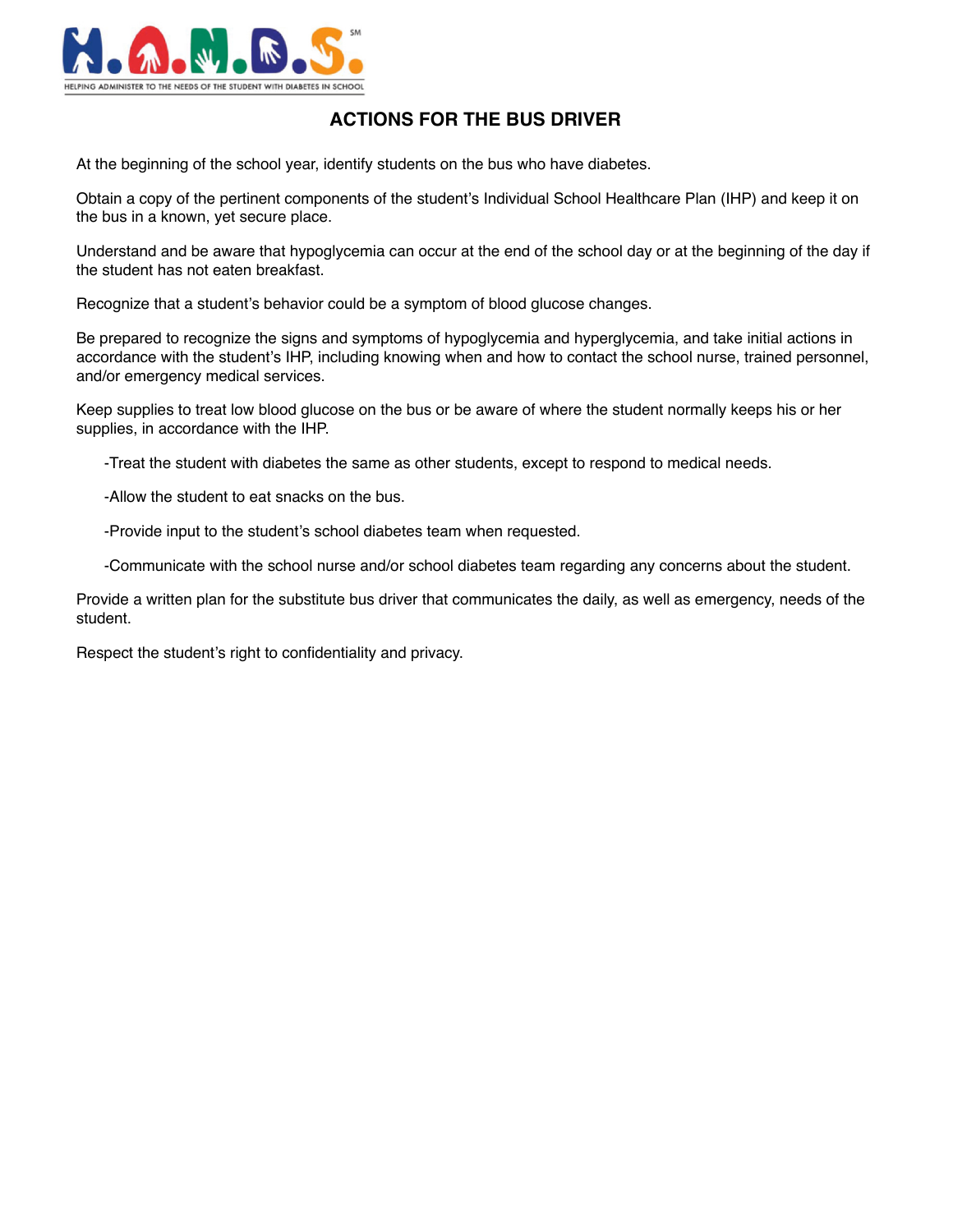

#### **HEALTH SERVICE MUTUAL AGREEMENT: STUDENT INDEPENDENT PERFORMANCE OF BLOOD GLUCOSE MONITORING AND INSULIN ADMINISTRATION**

This agreement will be attached to the Individualized Health Care Plan

This agreement has been designed to ensure student safety and well-being. Persons indicated below will assume designated responsibilities in an agreement which allows this student to:

Student: \_\_\_\_\_\_\_\_\_\_\_\_\_\_\_\_\_\_\_\_\_\_\_\_\_\_\_\_\_\_\_\_\_\_\_\_\_\_\_\_\_\_\_\_\_\_ \_\_\_\_\_\_\_\_\_\_\_\_\_\_\_\_\_\_\_\_\_ Date:

The following statements delineate specific individual responsibilities and will be initialed by the appropriate party to indicate agreement:

The student will:

- Independently perform blood glucose monitoring in accordance with written procedures.
- Keep daily records of blood glucose test and insulin dose (as agreed upon by parent/guardian and school nurse).
- Seek help from designated school staff if any problems with their diabetes should occur.
- Keep parent/guardian informed of diabetes issues.
- Treat hypoglycemia per written procedure.
- Determine insulin dose based on the health care provider's (HCP) order.
- Self-administer insulin per written procedures.
- Follow Standard Precautions (change lancet device at home, dispose of needle and syringe in a designated sharps container, place cotton ball over lanced skin until bleeding stops.

The parent/guardian will:

- Provide necessary equipement such as: blood glucose monitoring kit, juice, snacks, glucose product, syringes and insulin.
- Within 24 hours, inform the school nurse, in writing, of any changes in the student's health status, medication, or treatment regimen.
- Provide signed consents.

The school nurse will:

- Ensure that the student has the necessary skills, maturity and competence for blood glucose monitoring and independent administration of insulin.
- Evaluate blood glucose monitoring records, consult student and parent/guardian with any concerns regarding interventions or agreement compliance.
- Inform the HCP and/or parent/guardian of any unusual circumstances.
- Arrange to have the parent notified when supplies or insulin are running low.
- The designated staff will:
	- Intervene as instructed for low blood glucose in accordance with written procedure.
	- Record the date and time of insulin administration on a medication log.
	- Provide a copy of this log to the HCP's office as directed.
	- Notify the school nurse of any unusual circumstances.